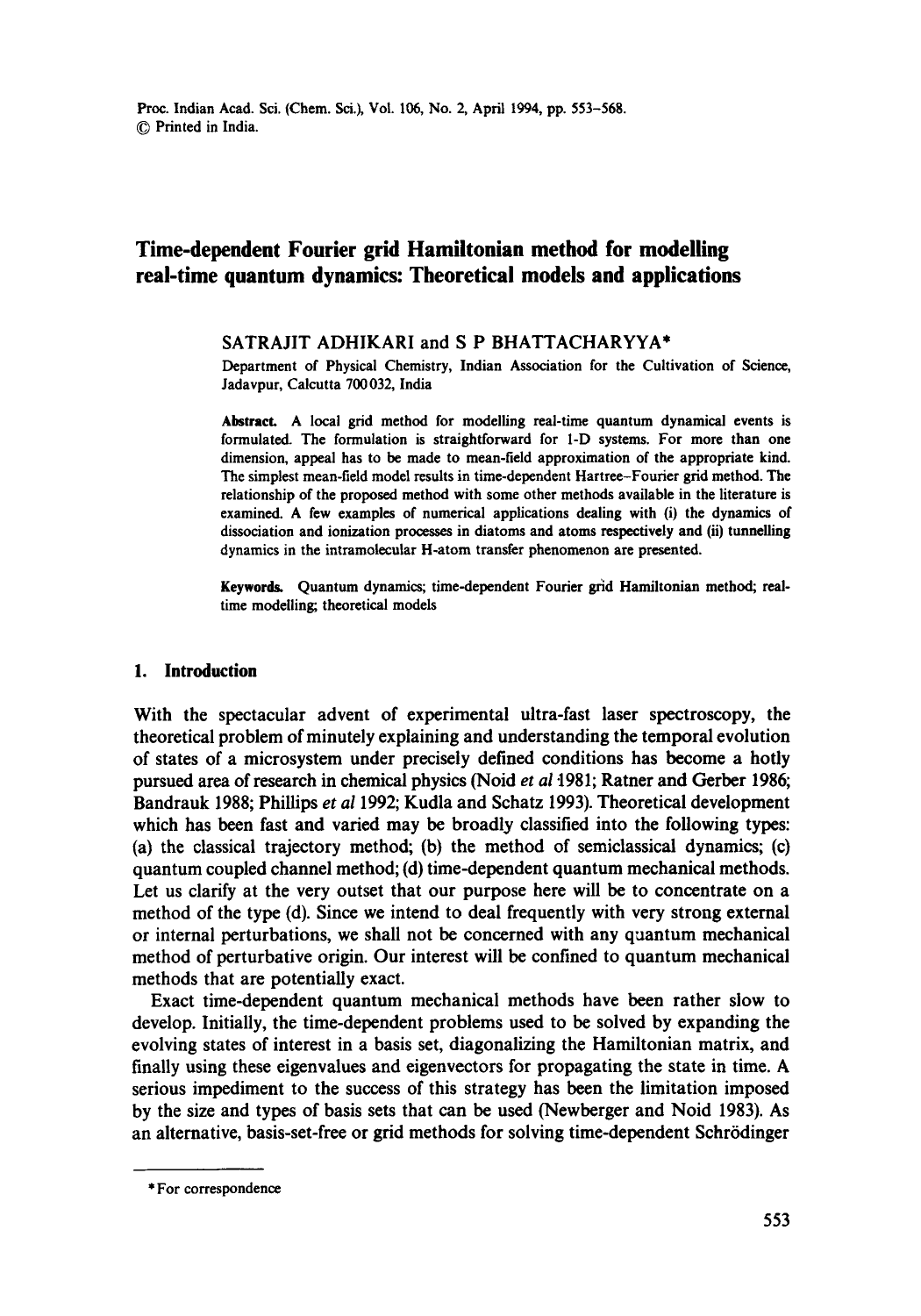### 554 *Satrajit Adhikari and S P Bhattacharyya*

equation have been proposed and profitably utilized. The utility of grid methods is dependent on the ability to determine the eigenvalues and eigenvectors on the same grid on which the propagation in time is carried out (McCullough and Wyatt 1969, 1971). A new strategy that has become quite popular has recently been proposed by Kosloff (Kosloff and Tal-Ezer 1986; Kosloff 1988). Central to Kosloff's strategy is the idea that both  $\psi$  and  $H\psi$  can be represented as vectors whose components measure the values of the functions on an appropriate (pre-set) grid of points in the coordinate space. The time-dependent Schrödinger equation is then solved by the application of a pseudospectral or fast Fourier transform (FFT) method for the spatial derivatives while adopting either an explicit differencing scheme or exponentiation for time propagation (Feit and Fleck 1983). Recently, a matrix representation of  $\hat{H}$  in this vector space has been proposed by Marston and Balint-Kurti (1989) and Balint-Kurti *et al* (1991) leading to what has now become known as the Fourier grid Hamiltonian (FGH) method for calculating the bound-state eigenfunctions and eigenvalues with high accuracy. The FGH method is a special case of the discrete variable representation (DVR) method (Light *et al* 1985; Whitnell and Light 1989) but is much simpler to implement. A complex scaled FGH method too has been proposed and used with success (Chu 1990). Convergence with respect to the number of grid points, which is essentially arbitrary, is quite fast, thus giving it an edge over the FFT-based methods. In what follows, we explore the possibility of constructing time-dependent generalization of the FGH method in one (Adhikari and Bhattacharyya 1992; Adhikari *et al*  1992) as well as many dimensions (Adhikari *et al* 1993; Dutta *et al* 1993) and apply them to suitable model problems.

#### **2. The time-dependent FGH methods**

#### *2.1 TDFGH method in one dimension*

We start with the time-dependent Schrödinger equation for a system described by an  $(1 + 1) - d$  Hamiltonian  $\hat{H}(x, t)$   $(h = 1, e = 1, m = 1)$ 

$$
i\frac{\partial \psi(x,t)}{\partial t} = H\psi(x,t)
$$
  
= 
$$
[\hat{H}_0 + \hat{V}(x,t)]\psi(x,t)
$$
  
= 
$$
[\hat{T} + \hat{V}_0(x) + \hat{V}(x,t)]\psi(x,t).
$$
 (1)

In (1)  $\hat{H}$  has been partitioned into a time-independent Hamiltonian  $\hat{H}_0(=\hat{T} + \hat{V}_0(x))$ and a time-dependent potential  $\hat{V}(x, t)$ . It is straightforword to invoke the FGH recipe (Marston and Balint-Kurti 1989) for calculating the eigenfunctions and eigenvalues of  $\hat{H}_0$ 

$$
H_0|\phi_i^0(x)\rangle=\varepsilon_i^0|\phi_i^0(x)\rangle, \quad i=1,2,\ldots,n_x,
$$

where  $n_x$  is the number of discrete grid points on the x-coordinate axis used for representing  $|\phi_1^0(x)\rangle$ . It is to be noted that the continuous range of coordinate values of  $x$  has been replaced in the FGH method by a uniform grid of discrete values  $x_i = i\Delta x$ , where  $\Delta x$  is the uniform spacing between the grid points. The basic bras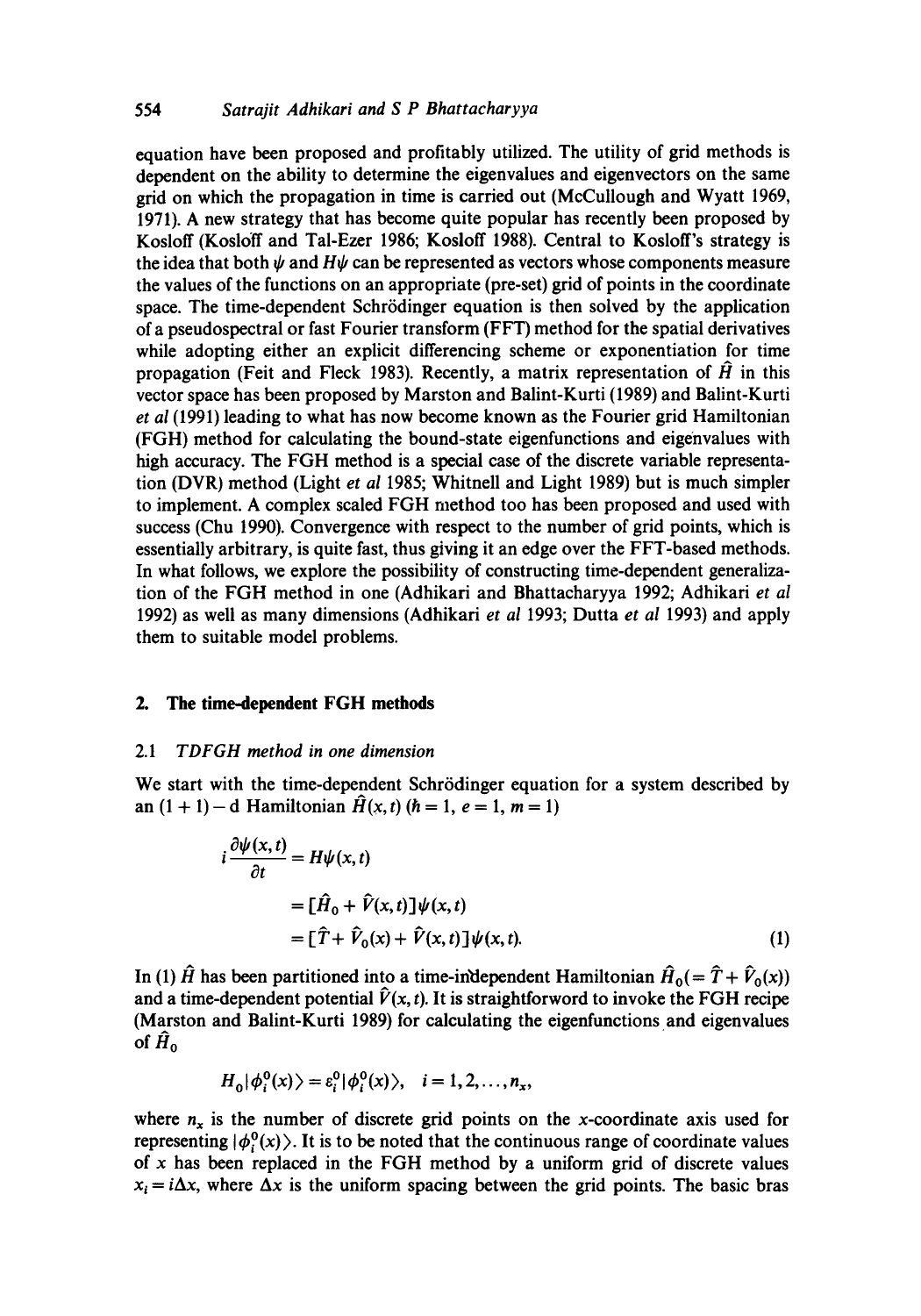and kets of this discretized coordinate space give the value of the wave function at the designated grid points (Marston and Balint-Kurti 1989)

$$
\langle x_i | \phi \rangle = \phi(x_i) = \omega_i \quad \text{(say)}.
$$
 (2)

The normalization condition for  $\phi$  on this regular grid is given by

$$
\sum_{i=1}^{n_x} \phi^*(x_i) \phi(x_i) \Delta x = 1,
$$
\n(3)

while the identity operator  $\hat{I}_x$  in this representation is given by

$$
\hat{I}_x = \sum_{i=1}^{n_x} |x_i\rangle \Delta x \langle x_i|,\tag{4}
$$

and the orthonormality condition on the grid reads

$$
\Delta x \langle x_i | x_j \rangle = \delta_{ij}.\tag{5}
$$

The  $\omega$ 's of (2) are obtained via the standard variational recipe. We note at this point that the same representation can be used for representing the time-dependent state function  $\psi(x, t)$  of (1) on the same grid leading to a time-dependent Fourier grid Hamiltonian method (TDFGH). The only change to be made for this is to make the grid amplitudes  $(\omega_i)$  time-dependent,

$$
|\psi(x,t)\rangle = \sum_{i=1}^{n_x} |x_i\rangle \Delta x \omega_i(t),
$$
 (6)

and invoke the Dirac-Frenkel variational principle (Dirac 1930; Frenkel 1934). We then have,

$$
\left\langle \delta \psi(x,t) \middle| H - i \frac{\partial}{\partial t} \middle| \psi(x,t) \right\rangle = 0. \tag{7}
$$

Since  $\omega_i(t)$  are to be treated as variational parameters, (7) immediately gives

$$
\sum_{i} \sum_{j} \Delta x \delta \omega_{i}(t) \left\langle x_{i} \left| H - i \frac{\partial}{\partial t} \right| x_{j} \right\rangle \Delta x \omega_{j}(t) = 0. \tag{8}
$$

Treating the variations  $\delta \omega_i(t)$  as arbitrary and independent, we have from (8) the following stationary conditions:

$$
\sum_{j} \Delta x \{ \langle x_i | H | x_j \rangle \omega_j(t) - i \langle x_i | x_j \rangle \Delta x \dot{\omega}_j(t) | = 0, \tag{9}
$$

where  $i = 1, 2, ..., n_x$  and  $\dot{\omega}_i = \partial \omega_i / \partial t$ .

Using orthonormality conditions on the grid, we have

$$
\langle x_i | x_j \rangle \Delta x = \delta_{ij},
$$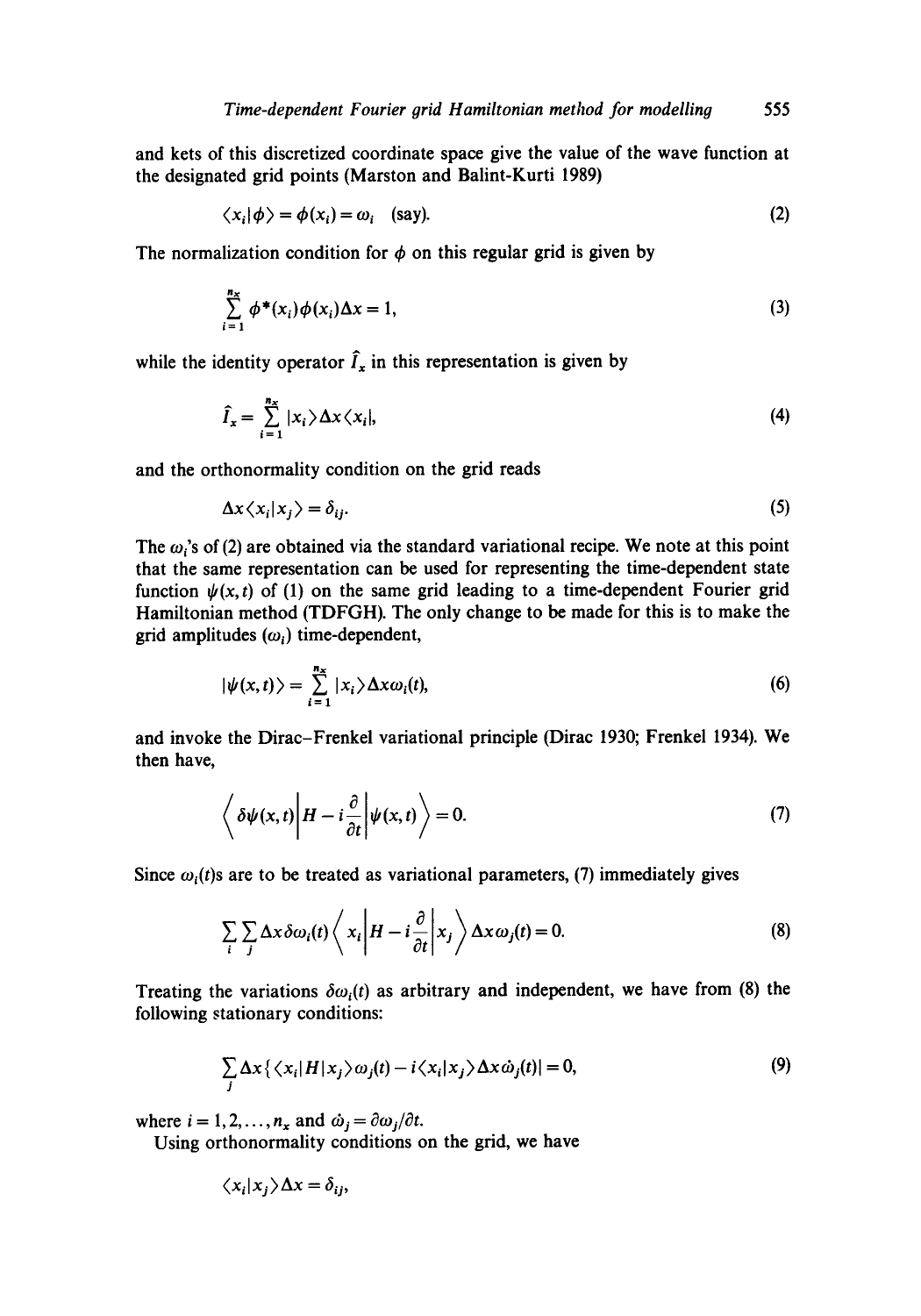which simplifies (9) to

$$
\sum_{j} \Delta x \left\{ \left\langle x_{i} | H | x_{j} \right\rangle \omega_{j}(t) \right\} - i \dot{\omega}_{i}(t) = 0, \quad i = 1, 2, ..., n_{x}.
$$
 (10)

The evolution equation for the grid amplitudes now becomes

$$
\dot{\omega}_i(t) = \frac{1}{i} \sum_j \Delta x \left\{ \left\langle x_i | H | x_j \right\rangle \right\} \omega_j(t), \quad i = 1, 2, ..., n_x
$$

$$
= \frac{1}{i} \sum_j \Delta x \left\{ \left\langle x_i | H_0 | x_j \right\rangle + \left\langle x_i | V(x, t) | x_j \right\rangle \right\} \omega_j(t). \tag{11}
$$

Using the FGH recipe for calculating the matrix elements on a grid of odd number of points we have

$$
(H_0)_{ij} = \langle x_i | H_0 | x_j \rangle
$$
  
= 
$$
\frac{1}{\Delta x} \left\{ \sum_{i=1}^{n_x} \frac{2 \cos(2\pi l(i-j)/n_x)}{n_x} T_i + V(x_i) \delta_{ij} \right\},
$$
 (12)

where

$$
T_1 = \frac{\hbar^2}{2m_0} (l\Delta k)^2, \quad \Delta k = 2\pi/m_x \Delta x, \text{ and } 2m = n_x - 1.
$$

The matrix elements of the perturbation  $V(x, t)$  can be similarly evaluated as soon as its form is specified. For example, if  $V(x, t) = \varepsilon_0 x \cos(\omega t)$  we have  $\langle x_i | V(x, t) | x_i \rangle =$  $\varepsilon_0 v(x_i) \delta_{ii} \cos(\omega t)$ . Similar expressions can be worked out for perturbing potentials of a different form. Equation (11) can be numerically integrated provided reasonable initial values  $\{\omega_i(t=0)\}\$  are specified. If we assume  $V(x,t)=0$  at  $t=0$ , the grid amplitudes for the FGH eigenstate of  $H_0$  can provide the initial values of  $\omega_i(t)$ s. It may be noted that the same set of TDFGH equations were deduced earlier by us (Adhikari *et al* 1992) without involving the Dirac-Frenkel variational principle. The present derivation connects the TDFGH method with the philosophy of timedependent variational principle in general and paves the way for its easy multidimensional generalizations.

### 2.2 *TDFGH method in two dimensions*

For a system with two coupled spatial degrees of freedom, one is forced to invoke some kind of mean-field approximation. For coupled oscillators, the simplest timedependent mean-field approximation is the time-dependent Hartree approximation (Makri and Miller 1987; Alimi and Gerber 1990; Coalson 1990; Messina and Coalson 1990). In the context of FGH representation, the corresponding scheme may be called Hartree-time-dependent-Fourier grid Hamiltonian approximation. The model may be described as follows.

Let the system be described by a 2-d Hamiltonian  $(H)$  where

$$
\hat{H} = \hat{T}_x + V(\hat{x}) + \hat{T}_y + V(\hat{y}) + \lambda V(x, y, t) \n= h_x^0 + h_y^0 + \lambda V(x, y, t) = H_0 + \lambda V(x, y, t).
$$
\n(13)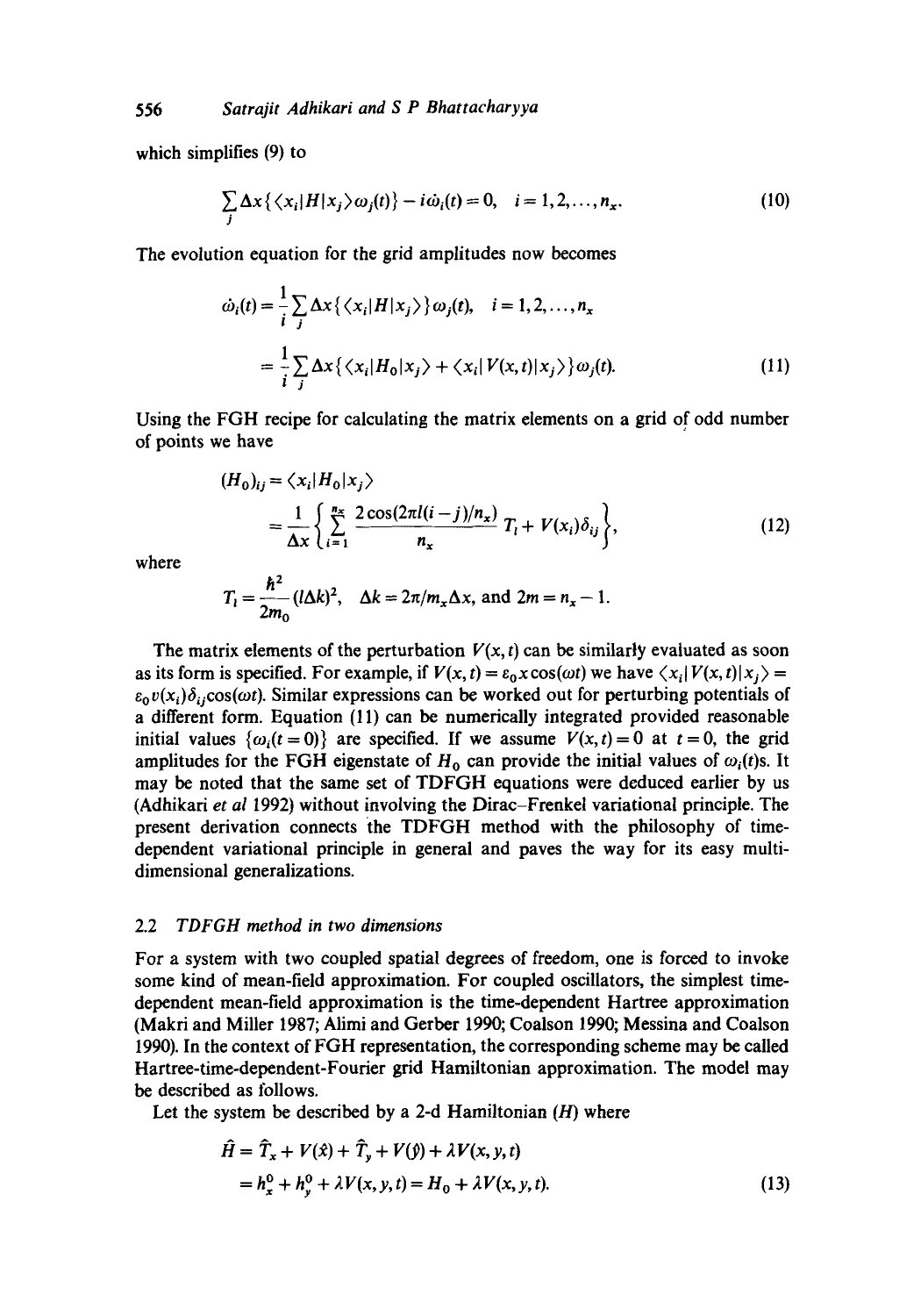Let us assume that  $\lambda = 0$  to start with, and the perturbation is switched on at  $t = 0$ . At  $t = 0$ , the system is therefore described by a non-interacting 2-d Hamiltonian  $H_0$ where

$$
H_0 = h_x^0 + h_y^0. \tag{14}
$$

The ground state of the system at  $t = 0$  can therefore be represented as a product of the ground states of  $h_x^0$  and  $h_y^0$  which may be supposed to be known exactly following the FGH recipe'for determining bound states of 1-d Hamiltonians:

$$
h_x^0|\phi_0^0(x,t)\rangle = \varepsilon_{0x}^0|\phi_0^0(x,t)\rangle,
$$
  
\n
$$
h_y^0|x_0^0(y,t)\rangle = \varepsilon_{0y}^0|x_0^0(y,t)\rangle,
$$
\n(15)

where

$$
|\phi_0^0(x,t)\rangle = \sum_{i=1}^{n_x} \omega_{i0}^x(t)|x_i\rangle \Delta x,
$$
  

$$
|x_0^0(y,t)\rangle = \sum_{j=1}^{n_y} \omega_{j0}^y(t)|y_j\rangle \Delta y,
$$

 $\omega_{i0}^x$ 's being the time-dependent amplitudes of  $\phi_0^y(x, t)$  at the ith grid point on the x-axis while  $\omega_{i0}^{\nu}$ 's represent the corresponding quantities for  $x_0^{\nu}(y, t)$  on the y-axis. Up to this point, the time dependence of  $\omega_{i0}^x(t)$  or  $\omega_{i0}^y(t)$  has been implicitly assumed to be as follows:

$$
\omega_{i0}^{x}(t) = \omega_{i0}^{x}(0) \exp(-ie_{0x}^{0}t)
$$
  
\n
$$
\omega_{j0}^{y}(t) = \omega_{j0}^{y}(0) \exp(-ie_{0y}^{0}t)
$$
\n(16)

As the perturbation  $V(x, y, t)$  is switched on  $\omega_{i0}^x$  and  $\omega_{j0}^y$  begin to evolve in time non-trivially, the time evolution now being entirely controlled by the nature of the perturbing potential  $V(x, y, t)$ . The ground state of H in the mean-field approximation can therefore be represented by

$$
|\tilde{\psi}_0(x, y, t)\rangle = |\tilde{\phi}_0^0(x, t)\tilde{x}_0^0(y, t)\rangle
$$
  
= 
$$
\sum_{i=1}^{n_x} \sum_{j=1}^{n_y} \tilde{\omega}_{i0}^x(t)\tilde{\omega}_{j0}^y(t)|x_i y_j\rangle \Delta x \Delta y.
$$
 (17)

Now invoking once again the Dirac-Frenkel time-dependent variational principle for  $|\bar{\psi}_0(x, y, t)\rangle$ , we have

$$
\langle \delta \widetilde{\psi}_0(x, y, t) \middle| H - i \frac{\partial}{\partial t} \middle| \widetilde{\psi}_0(x, y, t) \rangle = 0,
$$
\n(18)

$$
\mathsf{or}\quad
$$

$$
\langle \delta \tilde{\phi}_0^0(x,t) \tilde{x}_0^0(y,t) | h_x^0 + h_y^0 + \lambda V(x,y,t) - i \frac{\partial}{\partial t} \left| \tilde{\phi}_0^0(x,t) \tilde{x}_0^0(y,t) \right\rangle + \left\langle \tilde{\phi}_0^0(x,t) \delta \tilde{x}_0^0(y,t) \left| h_x^0 + h_y^0 + \lambda V(x,y,t) - i \frac{\partial}{\partial t} \right| \tilde{\phi}_0^0(x,t) \tilde{x}_0^0(y,t) \right\rangle = 0,
$$
\n(19)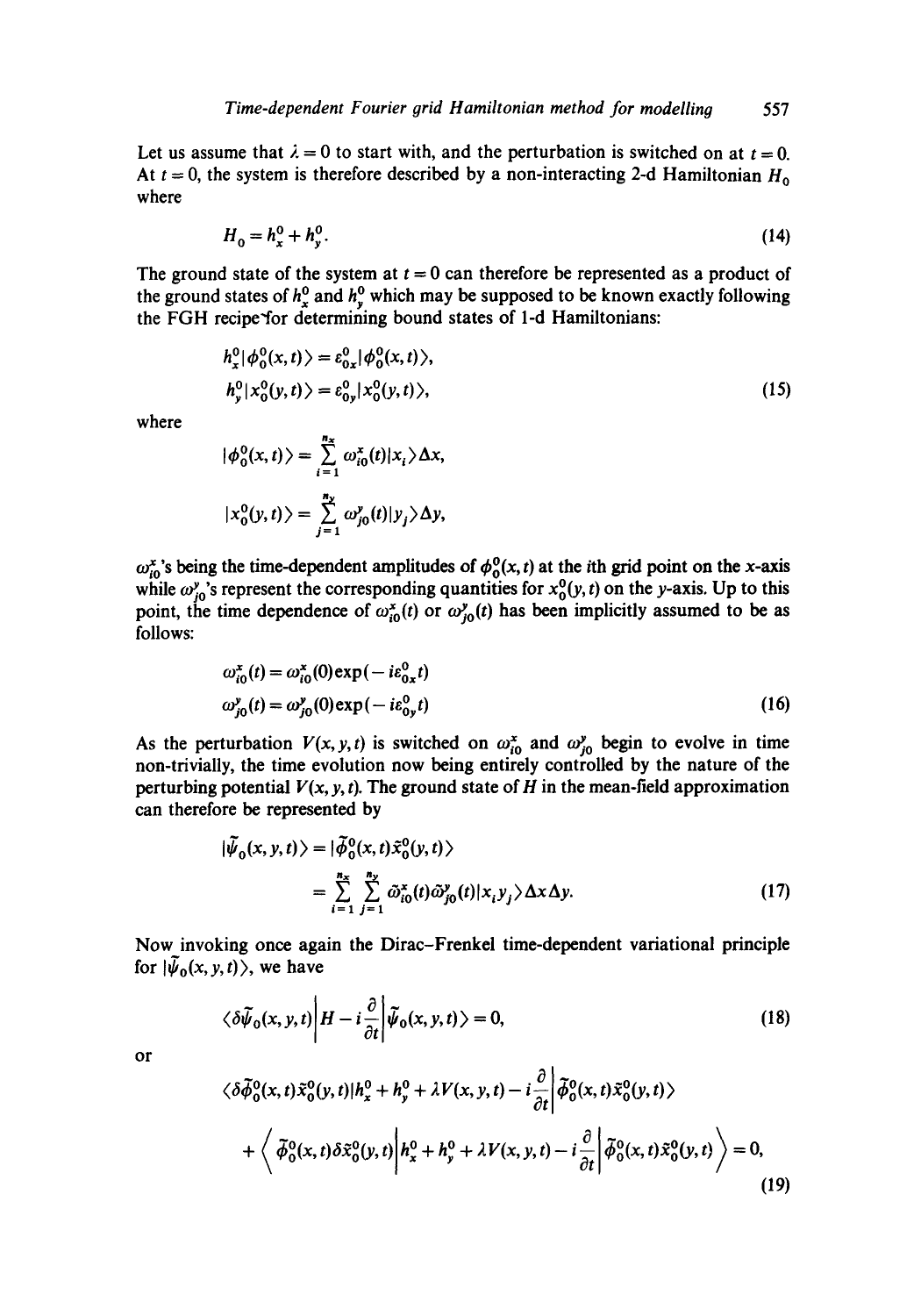558 *Satrajit Adhikari and S P Bhattacharyya* 

where

$$
\delta \widetilde{\phi}_0^0(x,t) = \sum_i \delta \omega_{i0}^x(t) |x_i\rangle \Delta x \text{ and } \delta \widetilde{x}_0^0(y,t) = \sum_j \delta \omega_{j0}^y(t) |y_j\rangle \Delta y,
$$

in the FGH representation that we are using. Assuming the variations  $\delta\phi_0^0(x,t)$  and  $\delta\tilde{x}_0(x,t)$  to be independent and arbitrary, (19) leads us to two sets of equations, viz.

$$
\left\langle \tilde{x}_0^0(y,t) \middle| h_x^0 + h_y^0 + \lambda V(x,y,t) - i \frac{\partial}{\partial t} \middle| \tilde{\phi}_0^0(x,t) \tilde{x}_0^0(y,t) \right\rangle = 0, \tag{20}
$$

$$
\left\langle \tilde{\phi}_0^0(x,t) \middle| h_x^0 + h_y^0 + \lambda V(x,y,t) - i \frac{\partial}{\partial t} \middle| \tilde{\phi}_0^0(x,t) \tilde{x}_0^0(y,t) \right\rangle = 0. \tag{21}
$$

From (20) we can easily get

$$
\begin{aligned} \n\{h_x^0 + \tilde{\varepsilon}_y^0 + \lambda \langle \tilde{x}_0^0(y, t) | V(x, y, t) | \tilde{x}_0^0(y, t) \rangle \} | \tilde{\phi}_0^0(x, t) \rangle \\
&= i \left\langle x_0^0(y, t) \left| \frac{\partial}{\partial t} \right| \tilde{\phi}_0^0(x, t) \tilde{x}_0^0(y, t) \right\rangle, \n\end{aligned} \tag{22}
$$

where

$$
\tilde{\varepsilon}_0^y = \langle \tilde{\mathbf{x}}_0^0(y,t) | h_0^y | \tilde{\mathbf{x}}_0^0(y,t) \rangle.
$$

Now defining a y-averaged potential  $V(x, \bar{y}, t)$  in the FGH representation as

$$
V(x, \bar{y}, t) = \langle \tilde{x}_0^0(y, t) | V(x, y, t) | \tilde{x}_0^0(y, t) \rangle
$$
  
\n
$$
= \sum_i \sum_j \tilde{\omega}_{i0}^y \tilde{\omega}_{j0}^y V(x, y_i, t) \delta_{ij} \Delta y,
$$
  
\n
$$
\{h_x^0 + \tilde{\varepsilon}_y^0 + \lambda V(x, \bar{y}, t)\} | \tilde{\phi}_0^0(x, t) \rangle = i \{ \langle \tilde{x}_0^0(y, t) | \dot{\tilde{x}}_0^0(y, t) \rangle
$$
  
\n
$$
+ \langle \tilde{x}_0^0(y, t) | \tilde{x}_0^0(y, t) \rangle | \tilde{\phi}_0^0(x, t) \rangle \}.
$$
 (23)

If we now assume that

$$
|\langle \tilde{x}_0^0(y,t)|\tilde{x}_0^0(y,t)\rangle = 1 \text{ and } \langle \tilde{x}_0^0(y,t)|\dot{\tilde{x}}_0^0(y,t)\rangle = 0,
$$

for any value of t making  $\tilde{x}_0^0$  unique thereby, (23) easily leads ot an effective Schrödinger equation in **l-D:** 

$$
H_x^{\text{eff}}|\tilde{\phi}_0^0(x,t)\rangle = i|\dot{\tilde{\phi}}_0^0(x,t)\rangle, \tag{24}
$$

where

$$
H_x^{\text{eff}} = h_x^0 + \tilde{\varepsilon}_y^0 + \lambda V(x, \bar{y}, t). \tag{25}
$$

In a similar manner, we can arrive at another effective 1-D Schrödinger equation, starting with **(21):** 

$$
H_{\mathbf{v}}^{\mathrm{eff}}|\tilde{\mathbf{x}}_{0}^{0}(y,t)\rangle=i|\dot{\tilde{\mathbf{x}}}_{0}^{0}(y,t)\rangle,
$$
\n(26)

where

$$
H_y^{\text{eff}} = h_y^0 + \tilde{\varepsilon}_x^0 + \lambda V(\bar{x}, y, t), \tag{27}
$$

where  $V(\bar{x}, y, t)$  represents x-averaged potential. Following the 1-D TDFGH recipe,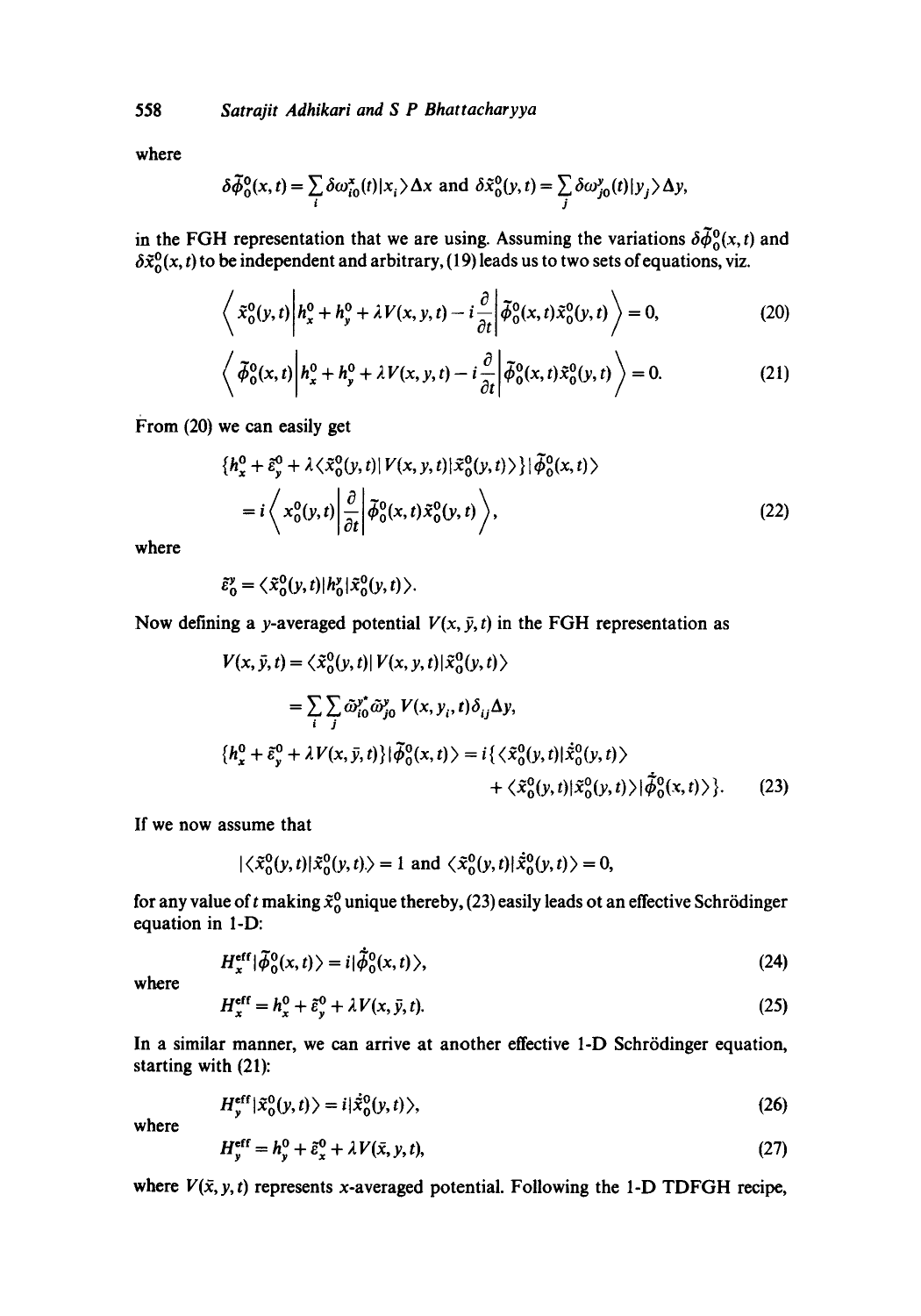we can now easily convert (24) and (26) into equations representing evolution of the grid amplitudes. Thus, using the fact that

$$
|\tilde{\phi}_0^0(x,t)\rangle = \sum_{i=1}^{n_x} \tilde{\omega}_{ix}^0(t)|x_i\rangle \Delta x
$$
  

$$
|\tilde{x}_0^0(y,t)\rangle = \sum_{j=1}^{n_y} \tilde{\omega}_{jy}^0(t)|y_j\rangle \Delta y
$$

in (24) and (26), and projecting on  $\langle x_k|(k=1,2,\ldots,n_x)$  and  $\langle y_m|(m=1,2,\ldots,n_y)$ respectively, we have the Hartree-TDFGH equation in two-dimensions  $(x, y)$ :

$$
i\dot{\tilde{\omega}}_{kx}^{0} = \sum_{i}^{n_{x}} \langle x_{k} | H_{x}^{\text{eff}} | x_{i} \rangle \tilde{\omega}_{ix}^{0} \Delta x, \quad (k = 1, 2, ..., n_{x})
$$
\n(28)

$$
i\dot{\tilde{\omega}}_{m_y}^0 = \sum_{j}^{n_y} \langle y_m | H_y^{\text{eff}} | y_j \rangle \tilde{\omega}_{jy}^0 \Delta y, \quad (m = 1, 2, \dots, n_y). \tag{29}
$$

Instead of projecting on the basic bra-states  $\langle x_k |$  and  $\langle y_m |$  on the grids, we could have made a further application of Dirac-Frenkel variational principle with  $H^{eff}_{r}$  and  $H_v^{\text{eff}}$  and arrived at (28) and (29) directly. However, the present method of derivation keeps the connection with our previous derivation of TDFGH equation in I-D transparent. Equations (28) and (29) can be integrated numerically and apply equally well to potentials with or without explicit time dependence, provided Fourier series expansion of the potential is possible both in the spatial and time coordinates. Although the derivation given above explicitly refers to a 2-D Hamiltonian, it is perfectly general and can be applied with equal facility to the n-dimensional case.

Let us suppose that our system has  $n$  mutually orthogonal spatial degrees of freedom such that the kinetic energy operator is diagonal in the corresponding conjugate momentum representation. Let these spatial degrees of freedom be denoted by  $q_1, q_2, \ldots, q_n$ . Then the trial *n*-dimensional Hartree-FGH wavefunction for the ground state may be represented as

$$
|\tilde{\psi}_0(q_1,\ldots,q_i,\ldots,q_n)\rangle = |\tilde{\phi}_0^1(q_1,t)\tilde{\phi}_0^2(q_2,t)\cdots\tilde{\phi}_0^n(q_n,t)\rangle, \tag{30}
$$

where

$$
\tilde{\phi}_0^i(q_i, t) = \sum_r \omega_{r0}^{q_i}(t) |q_{ri}\rangle \Delta q_i \text{ and } \omega_{r0}^{q_i} = \langle q_{ri} | \tilde{\phi}_0^i(q_i, t) \rangle. \tag{31}
$$

Now following the same time-dependent variational strategy as adopted for the 2-D problem, we arrive at a set of  $n$  effective 1-D Schrödinger equations,

$$
H_{\text{eff}}^{q_i}|\tilde{\phi}^i(q_i, t)\rangle = i\frac{\partial}{\partial t}|\tilde{\phi}^i(q_i, t)\rangle,\tag{32}
$$

for  $i = 1, 2, \ldots, n$ . The corresponding TDFGH equations to be solved are

$$
i\dot{\omega}_{r0}^{q_k} = \sum_s \langle q_{rk} | H_{\text{eff}}^{q_k} | q_{sk} \rangle \omega_{s0}^{q_k}(t), \tag{33}
$$

for  $k = 1, 2, ..., n$  and  $r = 1, 2, ..., n(q_k)$ , where  $n(q_k)$  is the number of grid points on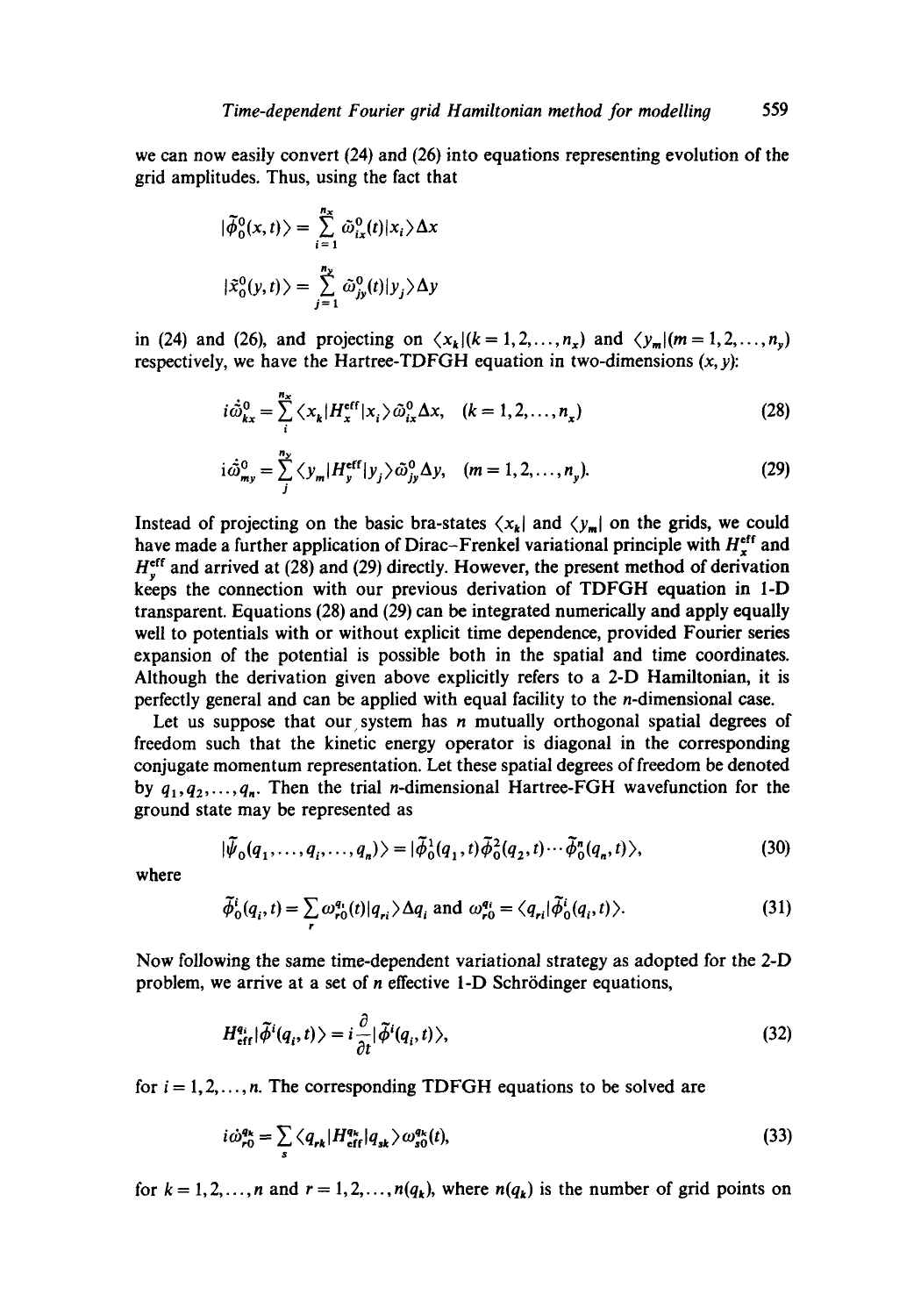### *560 Satrajit Adhikari and S P Bhattacharyya*

the kth coordinate axis  $(q_k)$  and  $H_{\text{eff}}^k$  contains an effective potential averaged over all the spatial degees of freedom except  $q<sub>k</sub>$ . One can further generalize the trial function and arrive at multi-configuration TDFGH equations which arc, however, more difficult to solve.

### 2.3 *Comparative features of TDFGH method and other methods*

The TDFGH methods proposed have some specially postive features. One important point to note is that the method proposed is free from the problems associated with basis set methods just as the fast Fourier transform method (Kosloff 1988) is, but, unlike the FFT based method, it can work with an arbitrary number of grid points and is much simpler to implement. This fact coupled with its equal applicability to both time-independent and time-dependent potentials may eventually establish TDFGH methods as superior to many other available methods for carrying out quantum dynamical calculation, for example the split operator method of Feit and Fleck (1983) in conjunction with the fast Fourier transform method. It may be noted that the use of the FGH representation in the formulation presented in the preceding sections has the advantage of preserving the diagonality of the time-dependent effective potential for the specific problem which naturally eliminates the requirement of diagonalizing the Hamiltonian matrix at each time step. This need to diagonalize the energy matrix at each time step is a serious impediment to the study of quantum dynamics in strongly coupled systems. The TDFGH formulation, on the other hand, requires only the diagonal terms of the effective Hamiltonian matrix to be advanced in time in order to effect the time evolution of the discrete coordinate representative of the wavefunction  $(\psi)$  on the specified grid under the action of H or  $H^{\text{eff}}$ . It would be appropriate to mention here that the TDFGH formulation has an edge over the standard time-dependent perturbative formulation of the problem concerned. Thus, the perturbative formulation in a basis of the eigenstates of  $H_0$  would lead to an apparently simple formulation in the sense that only the matrix elements of the time-dependent perturbing potential are required to compute the time-dependent amplitudes. In our formulation, however, the need to perform the quadratures repeatedly for constructing the *nondiagonal* time-dependent coupling potential matrix no longer exists.

It is quite clear that the present formulation is closely connected with the fast Fourier transform split operator methods (Feit *et al* 1982; Kosloff 1988). In fact, the FGH formulation of the kinetic energy operator developed by Marston and Balint-Kurti (1989) which we have used in our time-dependent formulation provides an explicit, finite and analytic representation of the FFT procedure in which the three operations implied by the transformation  $F^{-1}TF$  have been condensed into a single analytical expression of the matrix element represented as a finite sum over cosine functions and is therefore much simpler to implement. Again, the long-time propagator of Kosloff is applicable only to time-independent potentials while the short-time propagator is meant for explicit time-dependent Hamiltonians; the TDFGH formulation is global and applies with equal facility to both types of problems. But a suitable integrator is needed for numerically integrating the equations giving the grid point amplitudes as a function of time. Although the fourth-order Runge-Kutta method will generally solve the problem in many cases, the Bulirsch-Stoer integrator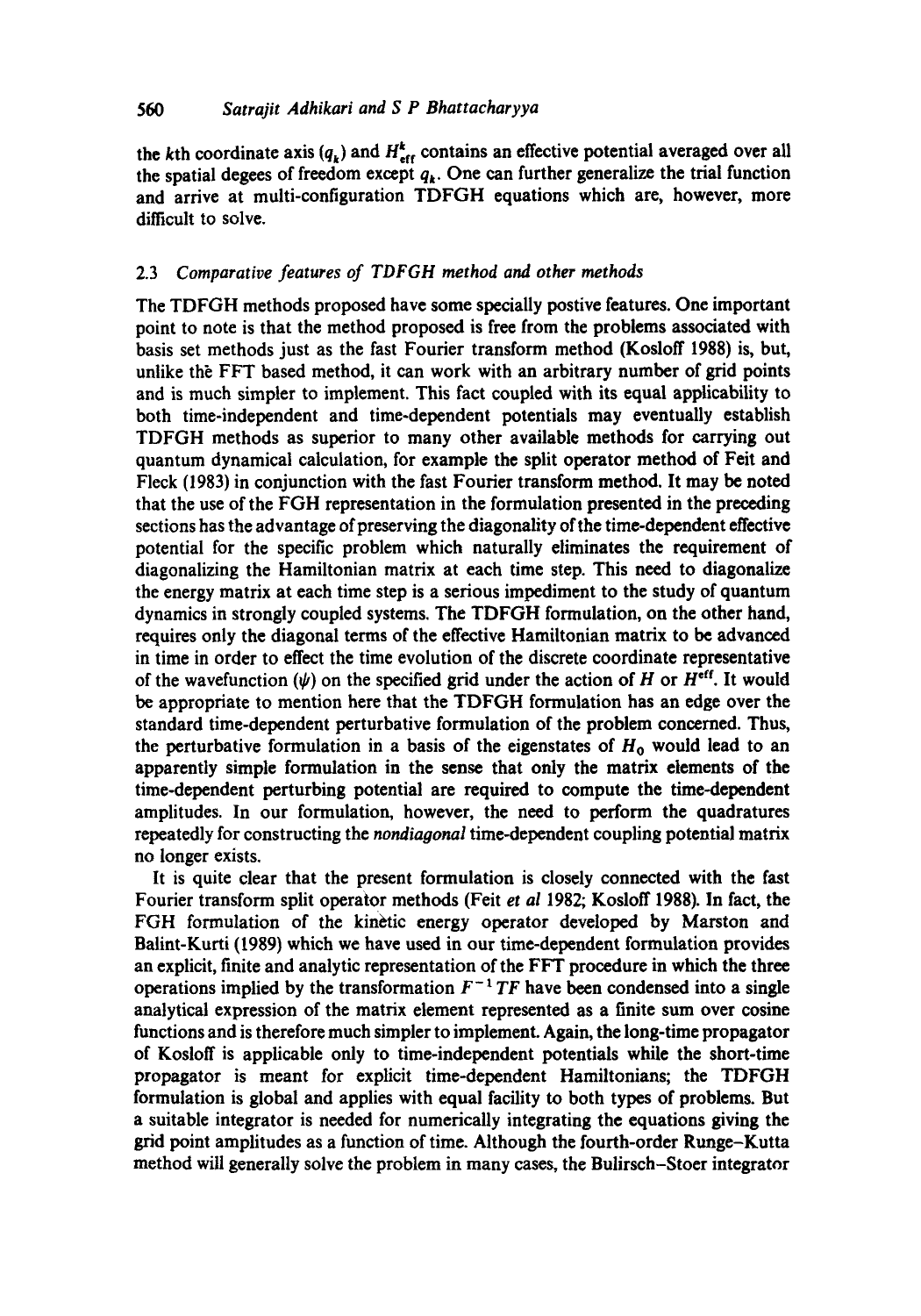(Stoer and Bulirsch 1980) is a better tool for strongly coupled systems (Adhikari *et al*  1993).

#### **3. Applications of the TDFGH method**

## 3.1 *Dissociation of a diatom in a high intensity IR laser field*

Since the system has a single vibrational mode, we can effectively represent it by an appropriate Morse oscillator. Specifically, we consider here a Morse oscillator representing O-H<sup>-</sup> ( $D_0 = 0.1747$  a.u.,  $x_e = 1.8330$  a.u,  $\beta = 1.1930$  a.u). The unperturbed Hamiltonian is therefore given by

$$
H_0 = \frac{P^2}{2m} + D_0 \{1 - \exp(-\beta(x - x_e))\}^2, \quad (m = 1632.0 \text{ a.u.}).
$$
 (34)

The laser-molecule interaction term  $V(x, t)$  is represented by

$$
V(x, t) = \mu e \cdot x \varepsilon_0 \cos \omega t, \quad \hbar \omega = 0.30 \text{ eV}, \tag{35}
$$

where the dipole moment function  $\mu$  is given by

$$
\mu = \mu_0 \exp(-(x^2/\alpha x_s^2)).
$$
\n(36)

The value of  $\alpha$  is so chosen as to reproduce the dipole moment of O-H<sup>-</sup> in the ground-state vibrational level ( $v = 0$ ),  $\mu_0$  being the average ground-state dipole moment. Equations in (11) have been integrated with fourth-order Runge-Kutta integrator on a grid of 99 points ( $\Delta x = 0.1111$  a.u.).

Figure 1 shows the computed dissociation probability  $P_d(t)$  as a function of time



Figure 1. The dissociation probability  $P_d(t)$  of O-H<sup>-</sup> modelled by an appropriate Morse oscillator as a function of time, for  $\varepsilon_0 = 0.17$  a.u. One time step = 0.006 fs,  $\hbar \omega = 0.3 \text{ eV}$ .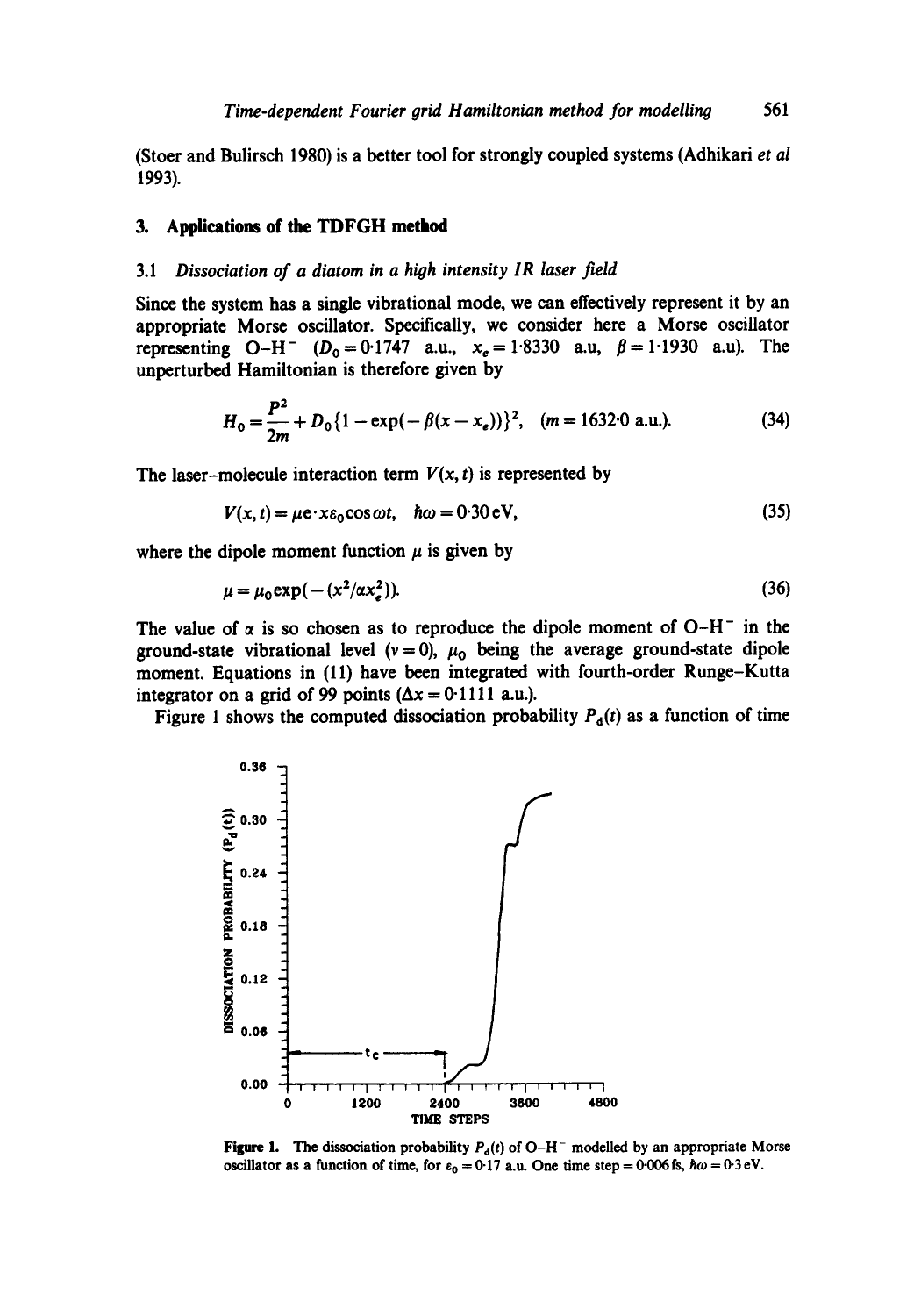

**Figure 2.** The dissociation probability  $P_a(\tau)$  of O-H<sup>-</sup> up to a given time ( $\tau$ ) shown as a function of  $\varepsilon_0$ . Note the existence of a critical field strength for the onset of noticeable dissociation.

for  $\varepsilon_0 = 0.17$  a.u. It is interesting to note that the dissociation probability shows a definite induction period of approximately 15 femtoseconds. From our previous experience (Adhikari and Bhattacharyya 1992) with LiH and HF, we tend to conclude that the time threshold is sensitive to the detailed features of the Morse oscillator (i.e. shallow or deep well, high or low curvature). Figure 2, on the other hand, shows the computed dissociation probability up to a given time as a function of  $\varepsilon_0$ . Here also, the dissociation probability shows the existence of a definite intensity threshold only beyond which  $P_d$  is appreciably large. The threshold value of  $\varepsilon_0 (= \varepsilon_0^e)$  for O-H<sup>-</sup> turns out to be equal to  $0.12$  a.u. Thus, the laser-induced dissociation of a diatom is seen to be characterized by the existence of a definite bottlenecking problem which can be overcome only by increasing the intensity of the radiation to very high values. The other alternative is to use chirped pulses with lower intensity (Chelkowski and Bandrauk 1990; Chelkowski *et al* 1990). Figure 3a shows the energy absorbed by OH<sup>-</sup> as a function of time for  $\varepsilon_0 = 0.17$  a.u. while figure 3b depicts the *average number of photons* (of energy  $\hbar \omega$ ) absorbed which shows a staircase-like structure signifying the onset of progressively higher-order processes at different stages of the time evolution.

#### 3.2 *Ionization of l-d hydrogenic atoms in a high-intensity laser field*

The model Hamiltonian for this system is represented as

$$
H = H_0 + e \cdot x \varepsilon_0 \cos \omega t, \quad \hbar \omega = 10.0 \text{ eV}
$$
 (37)

and

$$
H_0 = \frac{P^2}{2m} - \frac{\lambda}{|x|}.\tag{38}
$$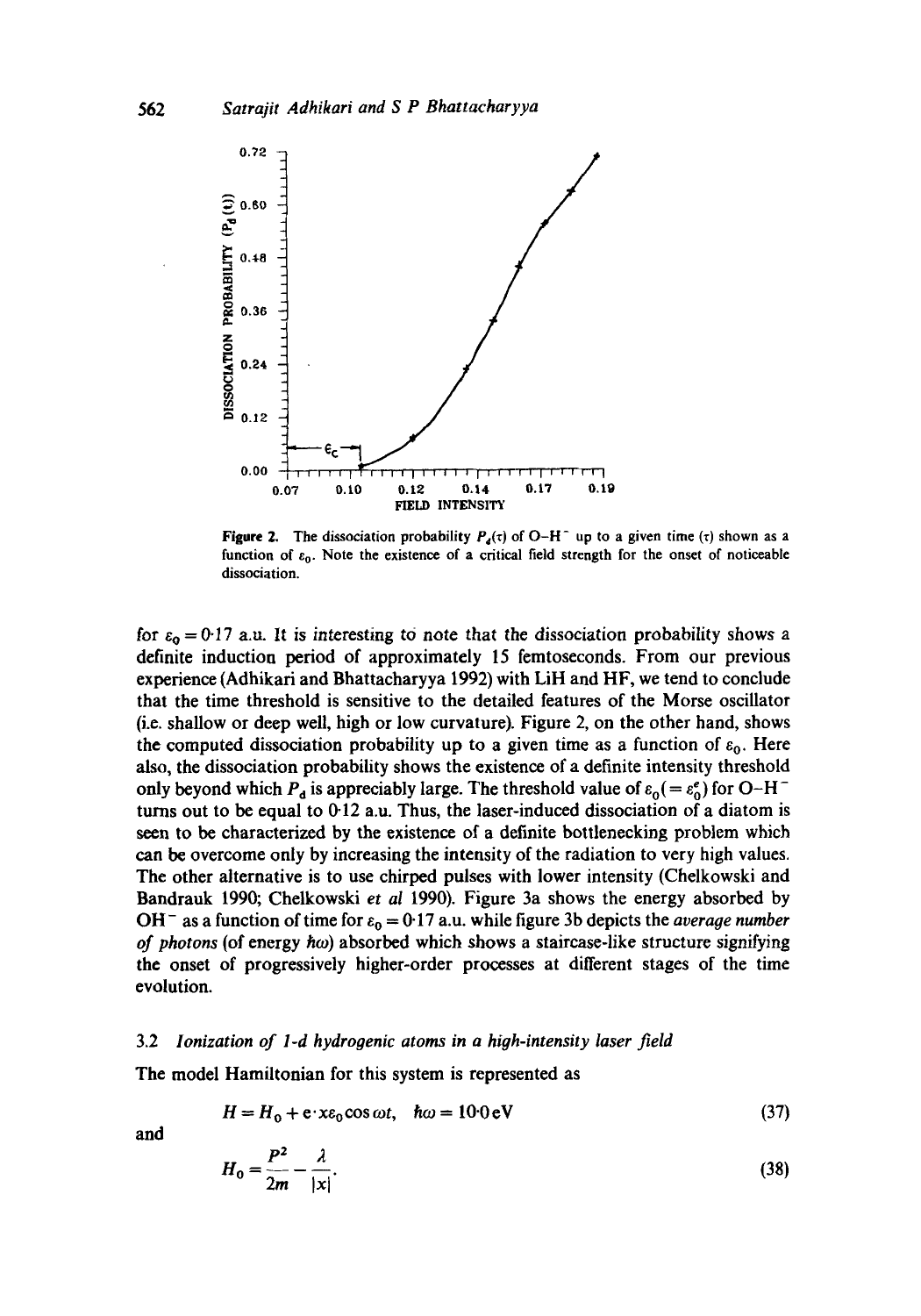

Figure 3. (a) The energy absorbed by O-H<sup>-</sup> shown as a function of time for  $\varepsilon_0 = 0.17$  a.u.,  $\hbar \omega = 0.3$  eV,  $\Delta t = 0.006$  fs. (b) The number of photons absorbed under the same conditions shown as a function of time for  $\varepsilon_{\theta} = 0.17$  a.u.



Figure 4. (a) The computed ionization probability of one-dimensional H atom  $P_1(t)$ , displayed as a function of time for  $\varepsilon_0 = 0.10$  a.u,  $\hbar \omega = 10.0 \text{ eV}$  and  $\Delta t = 0.01 \text{ fs}$ . (b) The dependence of the time-averaged ionization rate  $P_{I}^{av}$  on the strength ( $\varepsilon_0$ ) of the electric field of radiation is shown. Note the suppression of the rate at high field strength. (e) The existence of an intensity threshold for the laser-induced ionization of H atom displayed by the  $P_1$ - $\varepsilon_0$ profile.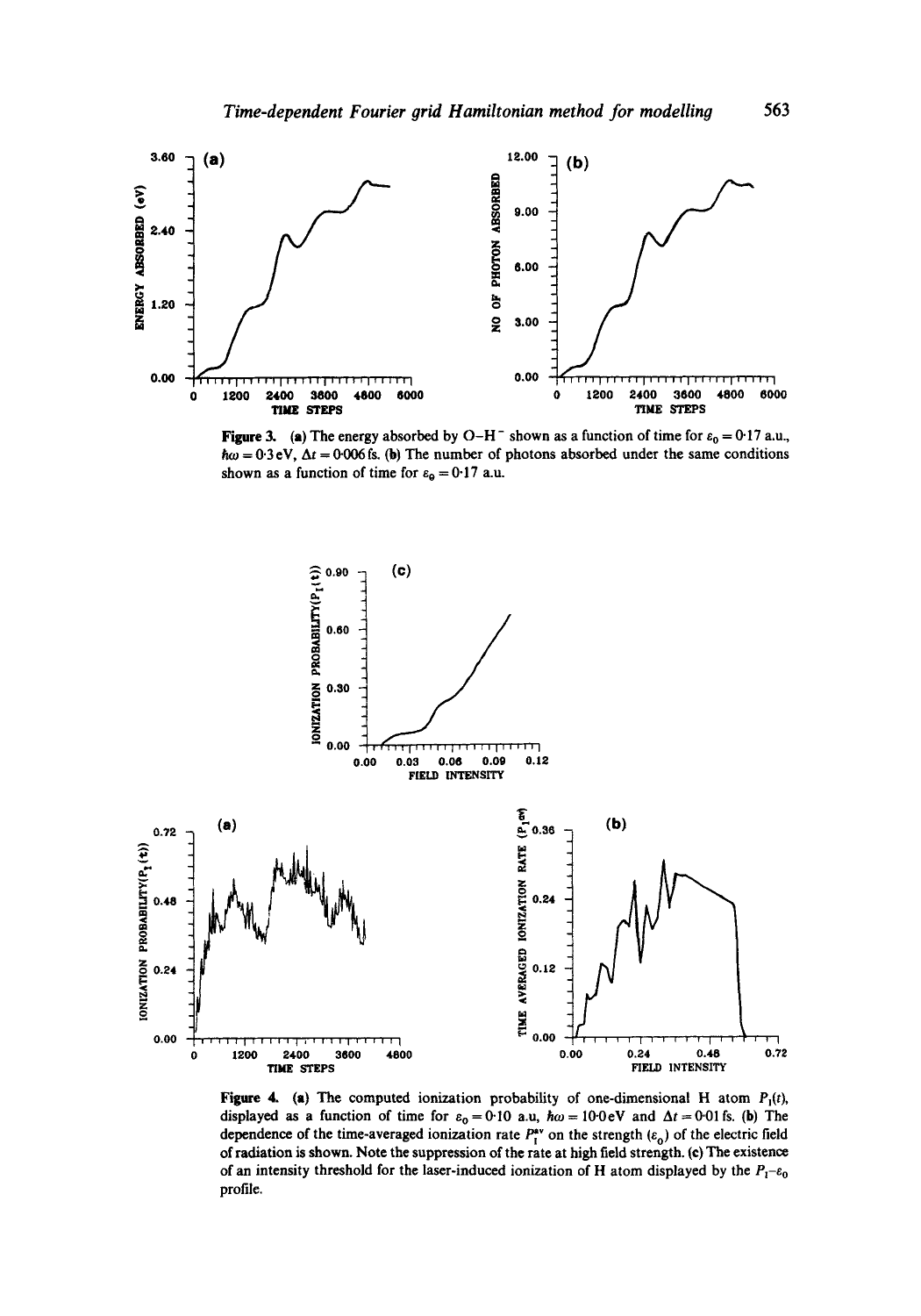For our problem, we have taken  $\lambda = 1.0$  a.u. (H atom). Figure 4a shows the computed ionization probability  $P_1(t)$  as a function of time while figure 4b displays the dependence of the time-averaged ionization rate  $P^{*v}$  on the strength  $(\varepsilon_0)$  of the electric field of the  $\sqrt{2}$  and  $\sqrt{2}$  and  $\sqrt{2}$  and  $\sqrt{2}$  and  $\sqrt{2}$  and  $\sqrt{2}$  and  $\sqrt{2}$ laser  $\left(P_1(t) = 1 - \sum_{i=1}^{n} |\langle \psi(x, t) | \phi_i^0 \rangle|^2, n_b$  being the number of bound levels of  $H_0$ . The profile of  $P_1^{av}(\varepsilon_0)$  shows the existence of a threshold field  $(\varepsilon_0^c)$ , and more interestingly it clearly exhibits an abrupt suppression of ionization rate at high fields, a phenomenon that has been hotly pursued in recent times (Burnett *et al* 1991; Grochmalicki *et ai* 1991). Figure 4c exhibits the dependence of the ionization probability  $(P_1(t))$  on  $\varepsilon_0$ . The existence of a threshold intensity of ionization can be clearly seen from figure 4c.

#### 3.3 *Chemical dynamics in two dimensions*

As a model we consider a H-atom transfer reaction, say in malonaldehyde (figure 5). It can be visualized as an effectively two-dimensional problem and then modelled by a 2-D Hamiltonian *H(Q, q)* (Bosch *et al* 1990)

$$
H(Q,q) = V_0 \left[ \frac{1}{2m} \dot{Q}^2 + \frac{1}{2m} \dot{q}^2 + Q^4 - 2Q^2 - CQ^2 q + \frac{1}{2} \omega^2 \left( q + \frac{C}{\omega^2} \right)^2 + 1 - \frac{C^2}{2\omega^2} \right],
$$
 (39)

where all the parameters except  $V_0$  are dimensionless (C = 0.86,  $\omega$  = 0.71, scaled time  $\tau = \Omega_0 t$ ,  $\Omega_0 = 1 \times 10^{15}$  s<sup>-1</sup>,  $V_0 = 18.0$  kcal/mol, m = 5367.3 a.u., the adiabatic barrier height  $V^{\#} = V_0(1 - C^2/2\omega^2) = 4.98$  kcal/mol, q and Q are mass-weighted coordinates which may be approximately identified with the O-O stretching motion (figure 5) and the motion of H with respect to the O-O centre, respectively. The potential part of  $H(Q,q)$  is displayed in figure 6a. At  $t = 0$ , the system has been described by a wavefunction  $(\psi_L)$  localized in the left well (figure 6b). The localized wavefunction  $\psi_L$  at  $E = 1.17235 \times 10^{-2}$  eV has been constructed by superposing the two lowest eigenfunctions of *H(Q, q)* which are practically degenerate energetically. The probability of the initially localized state  $(\psi_i)$  leaking through the barrier into the right well can be given by

$$
P(t) = 1 - \int_{q} \int_{Q} |\psi_{L}(Q, q, t)|^{2} dQ dq,
$$
\n(40)

Figure 5. The two forms of malonaldehyde (MA) between which H-atom transfer takes place.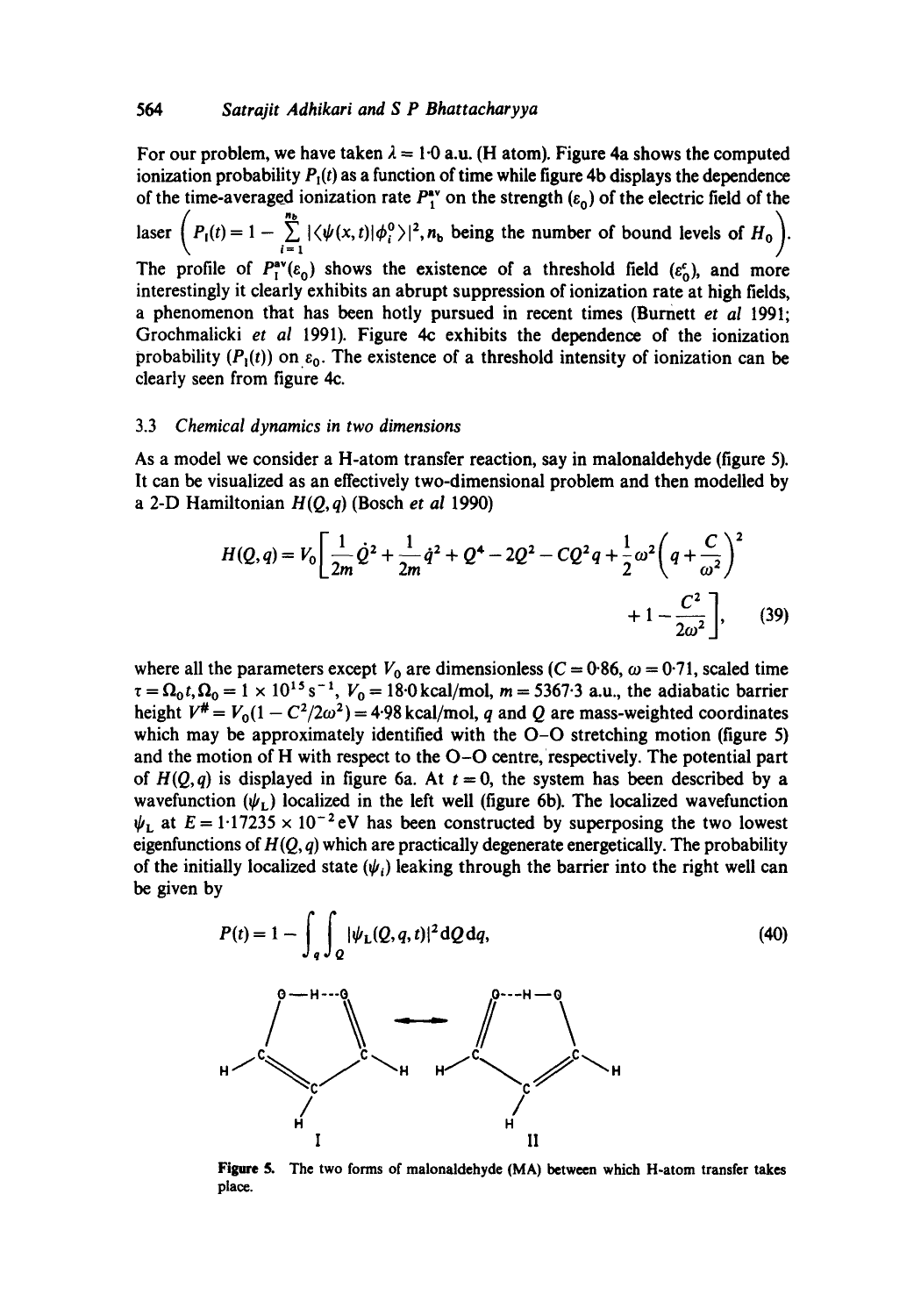

**Figure 6. (a) The potential part of** *H(Q, q),* **the model Hamiltonian describing the proton**  transfer in MA, shown graphically. (b) The localized wave function in the left well at  $t = 0$ .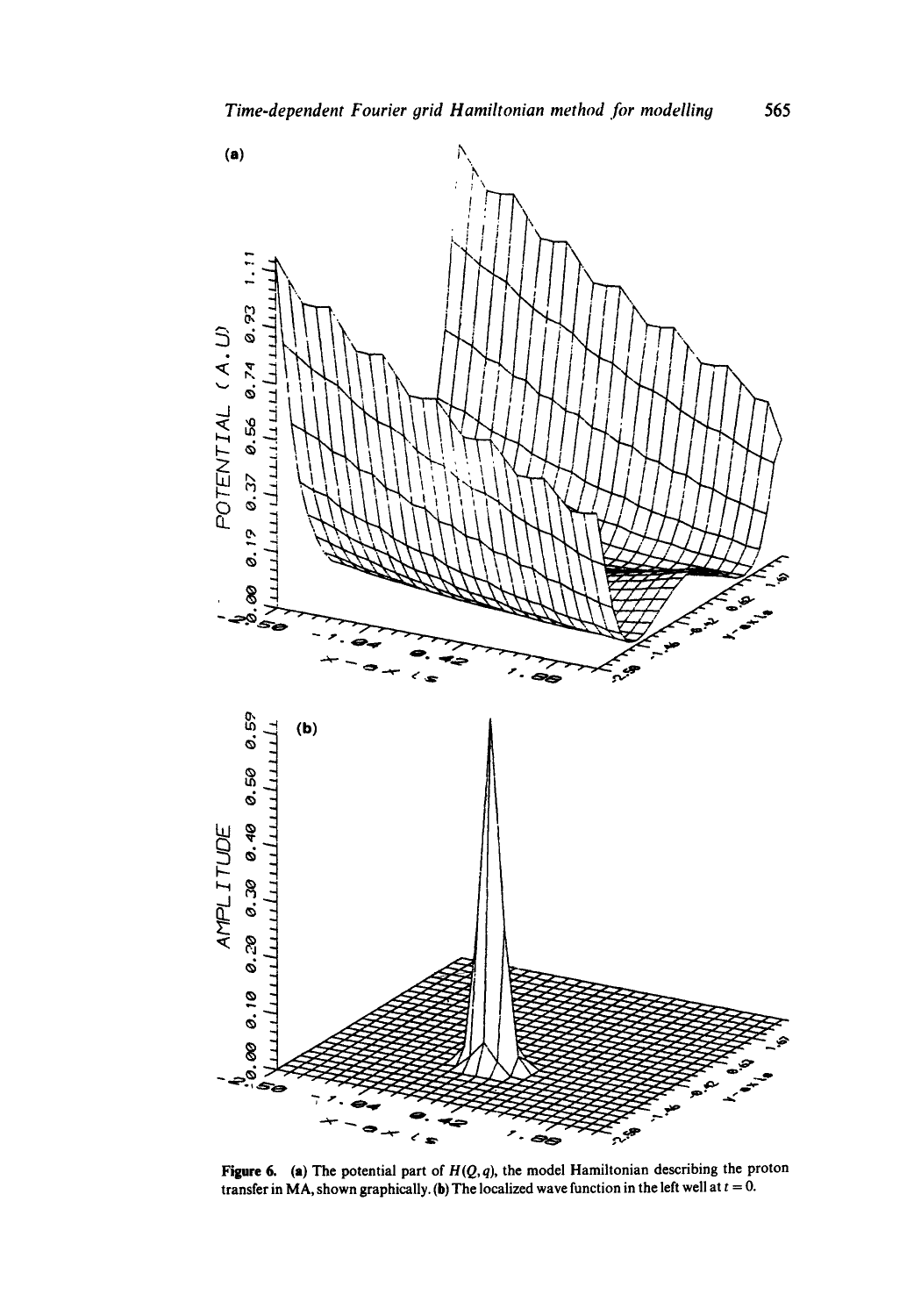**where the integration limits are so chosen as to define the left well perimeters correctly. In the FGH representation used by us the integration is replaced by summation over discrete grid points in the q and Q dimensions:** 

$$
P(t) = 1 - \sum_{r=m_1}^{m_2} \sum_{s=n_1}^{n_2} |\omega_{r0}^q|^2 |\omega_{s0}^Q|^2,
$$
 (41)

where  $(m_1, m_2)$  are the left- and rightmost points on q-axis defining the left well



Figure 7. The barrier penetration probability of the H atom shown as a function of time  $(\Delta t = 0.005 \text{ fs}).$ 



Figure 8. The mean positional coordinates of the H atom at different instants of time, (a)  $\langle q(t) \rangle$ , (b)  $\langle Q(t) \rangle$ , during the H-atom transfer in malonaldehyde (MA). Note the essentially two-dimensional nature of the tunnelling path ( $\Delta t = 0.005$  fs).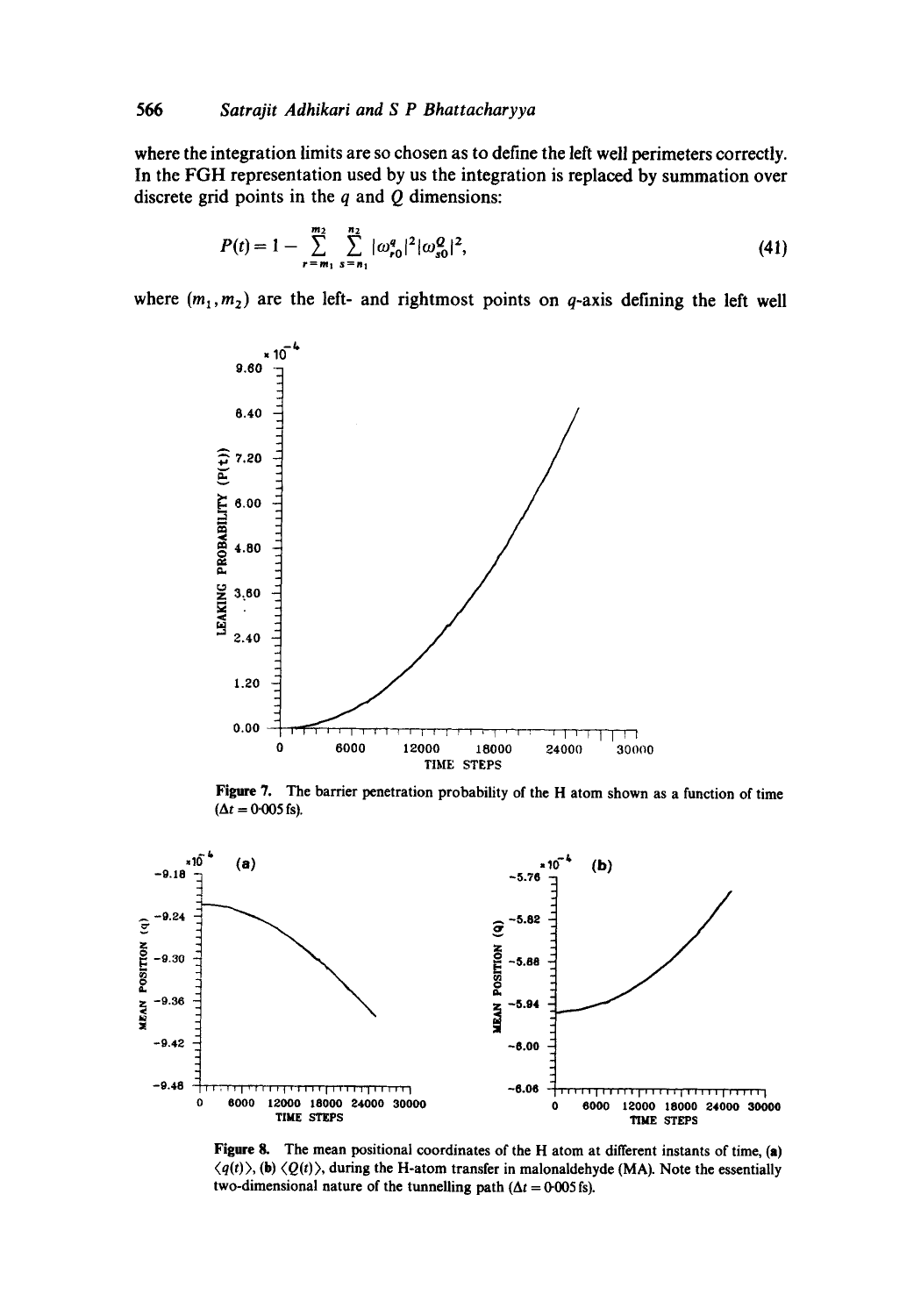perimeters while  $(n_1, n_2)$  define an identical pair on the Q axis.  $dP(t)/dt$  then gives the instantaneous rate of H-atom leaking through the barrier. Thus, by fitting *P(t)*  to a form  $Ae^{kt}$  (figure 7) we get an estimate of the zero temperature H-atom tunnelling rate constant  $(k=6.97 \times 10^{12} \text{ s}^{-1})$ . From the energy splitting of the 0<sup>+</sup> and 0<sup>-</sup> states, the estimated  $k' \approx \frac{2\Delta E}{I} = 1.5 \times 10^{10} \text{ s}^{-1}$ . The tunnelling rate constant (k) h obtained from the dynamical method proposed by us agrees well with the available experimental and theoretical rate (Benderskii *et al* 1993; Bosch *et al* 1990). To obtain a clear idea of the nature of the path of H-atom trnsfer, we have plotted in figures 8a and  $\mathbf{b} \langle q(t) \rangle$  and  $\langle Q(t) \rangle$  as functions of time. It is clear from the figures that the trajectory is-two-dimensional. This feature also agrees with the result of a recent calculation by the instanton method (Benderskii *et al* 1993). Finite temperature rates can be similarly calculated by averaging  $k$  over the accessible states at the given temperature (T). However, we have restricted ourselves to the zero temperature limit in the present communication.

### **4. Conclusions**

The TDFGH technique appears to be a quite valuable tool for studying real-time quantum dynamics in one and many dimensions. For the multidimensional cases, the Hartree type of mean-field approximation frequently works well in the TDFGH framework. But for problems where such simple product wave function is incapable of describing the state at  $t = 0$ , one must take linear combination of degenerate or quasi-degenerate Hartree product states and invoke a multiconfiguration timedependent Hartree model in the FGH representation. We hope to return to this problem in a future communication.

#### **5. Acknowledgement**

All the computation was carried out on a MicroVAX-3400 system at the IACS Computer Centre. Thanks are due to Prof. Subrata Ray for ungrudging help in running the programs.

### **References**

- Adhikari S and Bhattacharyya S P 1992 *Phys. Lett.* A172 155 Adhikari S, Dutta P and Bhattacharyya S P 1992 *Chem. Phys. Lett.* 199 574 Adhikari S, Dutta P and Bhattacharyya S P 1993 *Chem. Phys. Lett.* (submitted) Adhikari S, Dutta P, Sarkar P and Bhattacharyya S P 1994 *J. Phys. Chem.* (submitted) Alimi R and Gerber R B 1990 *Phys. Rev. Lett. 64* 1453
- Balint-Kurti G G, Ward C L and Marston C C 1991 *Comput. Phys. Commun.* 67 285
- Bandrauk A D (ed.) 1988 *Atomic and molecular processes with short intense laser pulses* (New York: Plenum)
- Benderskii V A, Makarov D E and Grinevich P G 1993 *Chem. Phys.* 170 275
- Bosch E, Moreno M, Lluch J M and Bertran J 1990 *J. Chem. Phys.* 93 5685
- Burnett K, Knight P L, Pivaux B R M and Reed V C 1991 *Phys. Rev. Lett. 66* 301

Chelkowski S and Bandrauk A D 1990 *Phys. Rev.* A41 6480